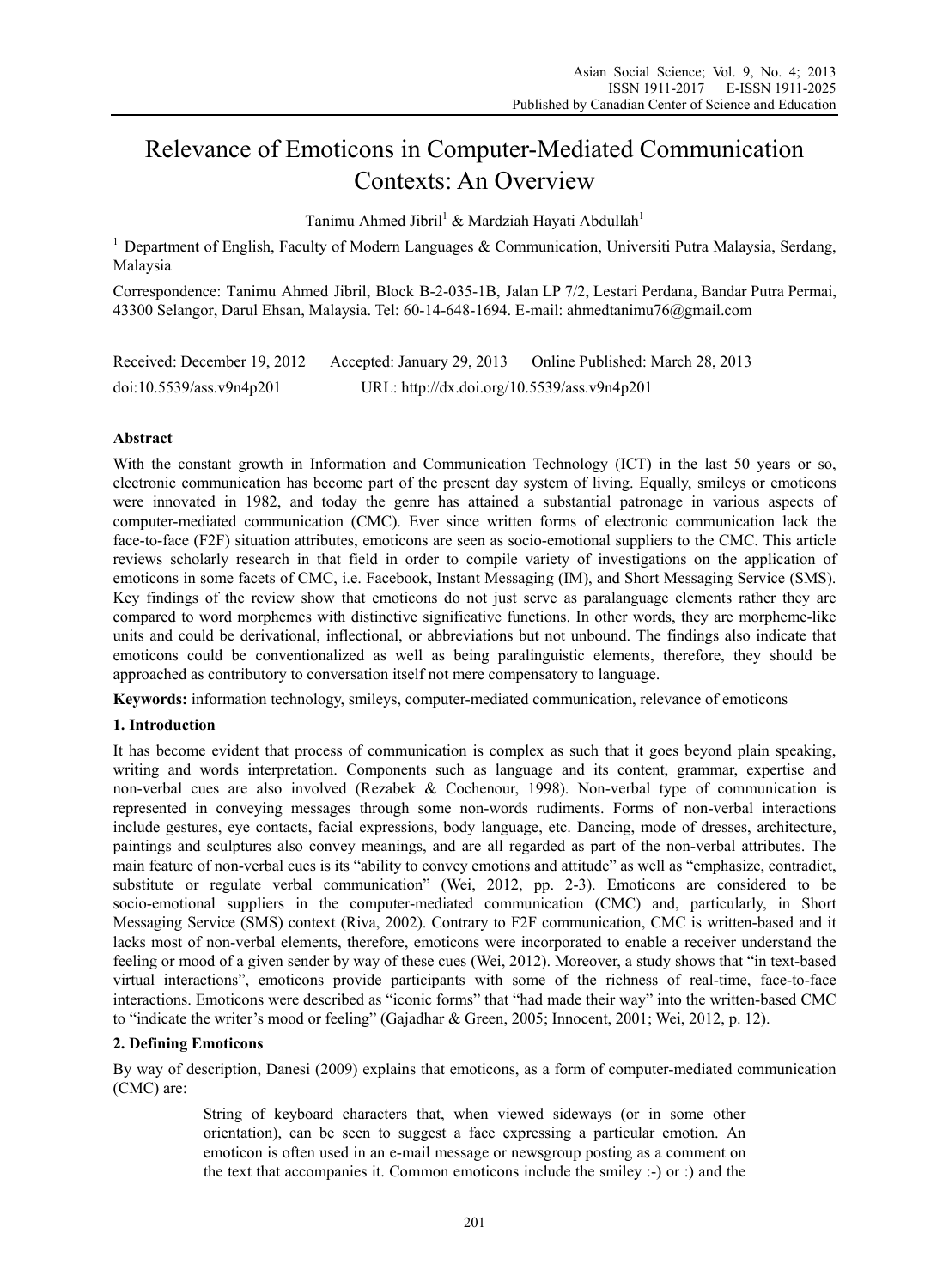#### winkey  $=$ ) and the yawn  $=$  O, among others (p. 110).

Emoticons are referred to as "rational icons" by Asteroff (1987) as cited in Walther and D'Addario (2001, p. 326). The application of emoticons in electronic mails was documented in a case study research (Asteroff, 1987). Thompson and Foulger (1996) tagged them as "pictographs" and consider their use in CMC as a way to show emotion or "as surrogates for nonverbal communication" (p. 226). In the same vein, emoticons are described as a chain of orndinary inscription one can come across on a computer keyboard. They are applied in various aspects of communication through computers (Sanderson, 1993). It has been assumed that "until the advent of the smiley, otherwise known as an emoticon, individuals using electronic communication had no way to indicate the subtle mood changes. They couldn't tell jokes, use irony, slip in a pun or become bitingly sarcastic" (Godin, 1993, p. 4). In another perception, emoticons have been seen as "icons for the expression of emotion, or for marking one's intent as non-serious". It has also been argued that CMC itself has developed "from a work-related medium to a playful medium", therefore, a room has been given for "the continued development and use of emoticons". (Danet, Reudenberg-Wright, & Rosenbaum-Tamari, 1997; Walther & D'Addario, 2001, p. 326). According to Luor, Lu, Wu, and Tao (2010), emoticons could be characterized as "a creative and visually salient way to add expression to an otherwise strictly text-based form". Since their meanings represents emotion, therefore, "their actual function hinges on the definition of the word *emotion*" (p. 890).

A number of research studies have signified the importance of nonverbal codes in comprehending "the meaning and nature of the message in F2F" (Argyle, 1988, in Tossell, Kortum, Shepard, Barg-Walkow, & Rahmati, 2012, p. 659). A communication theory such as Social Presence Theory (SPT), for instance, has suggested that Computer-Mediated Communication (CMC) is short of "contextual information" and that "the medium is disruptive for understanding the content and nature of messages" (Sproull & Liesler, 1986; Walther, 1992; Tossell et al., 2012, p. 659). On the other hand, later research studies have indicated that emoticons are capable of providing such information and improving the CMC (Derks, Fischer, & Bos, 2008). Therefore, emoticons have turned out to be socioemotional suppliers in messages context, as well as the most important way of conveying emotions in CMC (Riva, 2002). By way of explanation, emoticons are considered to be "visual cues formed from ordinary typographical symbols that when read sideways represent feelings or emotions". It is obvious that electronic communication does away with most of the visual cues found in face-to-face interactions. As result of that, emoticons are incorporated "as visual cues to augment the meaning of textual messages" (Rezabeck & Cochenour, 1998, p. 201). That is to say, emoticons were subsequently introduced into the cyberspace to substitute the absence of gestures and facial attributes in electronic forms of communication.

In another account, the Hacker's Dictionary codes emoticons as "an ASCII glyph" that "is used to indicate an emotional state in e-mail or news" (Raymond, 1994; Amaghlobeli, 2012, p. 348). Moreover, emoticons as smileys are described the same as series of commonplace lettering found on a computer keyboard. They are functional in e-mails and other varieties of communication by the use of computers (Sanderson, 1993, in Amaghlobeli, 2012). On the other end of Sanderson's (1993) assertion, emoticons are classified as a sort of "creativity" that "manifests itself" in the sense that text message writers manipulate the ASCII letters of the mobile phones to design "pictures, symbols and icons...." (Taiwo, 2010, p. 14). In corroboration with the view of Rezabek and Cochenour (1998) above, Godin (1993) adds that, prior to the introduction of smileys people communicating electronically had no channels to demonstrate changes in their moods, let alone telling jokes, sarcasm or using irony. To sum it up, emoticons are classified as the paralanguage of the internet (Marvin, 1995).

It is widely believed that Scott Fahlman, of Carnegie Melon School of Computer Science, formulated the first smiley face composed of a smiling mouth, eyes and a nose in 1982 (Lang, 2009). Although, Wei (2012) states that "the origin of emoticons can be traced to as far back as 1967" as the first version of emoticon featured in an article of *Reader's Digest*. Therefore, Fahlman is regarded as the inventor for the fact that he proposed its application (p. 3). This innovation started as text based and, progressively, developed into graphical emoticons. At the moment, Microsoft Word and other programmes mechanically convert text based emoticons into graphic ones, which turned out to be more expressive, mostly animated in Gif configuration (Amaghlobeli, 2012). Investigations into emoticons were carried out from variety of standpoints focusing on a number of objectives. For instance, emoticons analysed as politeness marker (Bunz & Campbell, 2004). In psychology, some research was based on the emotional aspect of emoticons and the role it plays in message understanding (Walther & D'Addario, 2001). Moreover, Bodi and Veszelszki (2006) conducted a linguistic study of emoticons where their semantic and syntactic descriptions were analysed. Likewise, the visual segments of emoticons were investigated by Herring (2001), as cited in Amaghlobeli (2012).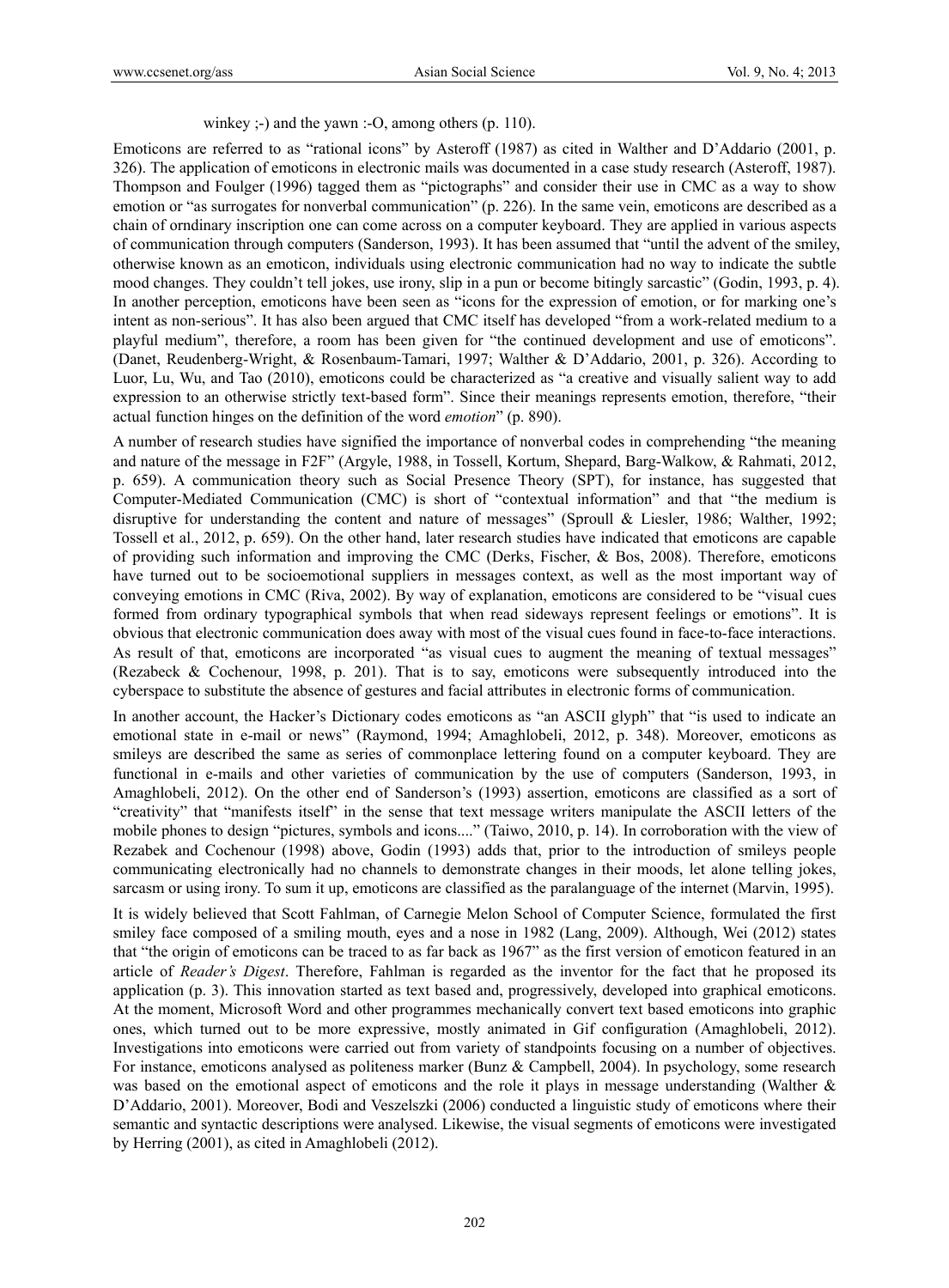#### **3. Impacts of Emoticons on Message Interpretation**

Psychologist Albert Mehrabian believes that 93% of human communication takes place non-verbally. According to a research conducted at 3M Corporation, human brain processes visual elements 60,000 times faster that written texts. That is to say, human brain decrypts image elements in an instantaneous method, while language is decoded in a linear, chronological manner requiring extra time to process (Parkinson, 2007).

Emoticons were basically invented to enhance humour and likewise to alleviate undesirable connotation in text messages (Wolf, 2000). Studies conducted on the roles of emoticons in textual communication indicate that emoticons are capable of strengthening the effect of an unwritten message, emphasize a meaning throughout the creation and interpretation of a given message, and equally simplify written messages (Walther & D'Addario, 2001; Crystal, 2001; Reabeck & Cochenour, 1998; Braumann, Preveden, Saleem, Xu & Koeszegi, 2010). In line with this supposition, it has been suggested that emoticons carry out parallel functions the way non-verbals do in F2F (Braumann et al., 2010). In other words, they function as clarifiers in textual communication which is comparable to what nonverbals demonstrate in F2F (Derks et al., 2008; Walther & D'Addario, 2001). Moreover, emoticons are believed to "communiacate more clearly a current mood or mental state of the author, thereby also providing additional social cues about this person" (Costantin, Kalyanaraman, Stavrositu, & Wagoner, 2002; Thompson & Foulger, 1996; Luor et al., 2010, p. 893).

In a study carried out to investigate the non-verbal communication functions of emoticons in CMC, Lo (2008) concluded that frequently when Internet users come across texts without emoticons, they find it difficult to perceive the precise emotion and the attitude expressed. On the other hand, using visual cues combined with the text gives an added positive attitude than text only (Mitchell, 1986). Walther and D'Addario (2001) examined the impacts of emoticons on message interpretation in CMC. The study was based on an experiment of 3 common emoticons on message understanding. The outcome of the study shows that emoticons' influences were surpassed by verbal content. The results indicate that any negative element in a message, be it verbal or graphic, will move the message understanding to that negative element. In their own opinion, Derks et al. (2008) see that emoticons do affect online communication understanding. They argue that "positive message with a smile is rated more positively than a positive pure message, and a negative message with a supporting frown is more negative than a negative pure message". Though, they believe that "the emoticon do not have the strength to turn around the valence of the verbal message" (Derks et al., 2008; Luor et al., 2010, p. 894).

In another account, Ip (2002) carried out an experiment to compare and find out the effects of both emoticons and 2 grammatical markers (i.e. use of punctuation and exclamation marks) in terms of understanding IM text messages either positively or negatively. Results of the study indicated that emoticons appeared to have increased the valence of messages and made them much more extreme. The findings also suggested that emoticons have higher impacts on messages in the absence of any exclamation mark. On the other hand, exclamation marks make negative messages more negative but do not have any impacts in the presence of emoticons. It has also become evident that emoticons and punctuation marks have tremendous effects on how people perceive and interpret messages. The study concluded that as much as the way emoticons make messages appear emotionally intense, likewise, a number of exclamation marks make positive messages look like more positive.

Braumann et al. (2010) conducted a laboratory experiment to test the effects of six different emoticons on a communication seesion, and also to see the outcomes of synchronous and asynchronous electronic negotiations. An e-communication support system was designed to enable participants manipulate messages. It can be used asynchronously or synchronously and it allows two treatments when it comes to the use of emoticons. The results show how tremendous was the effects of emoticon treatment and the communication approach on the behavior of the negotiation. In synchronous negotiations where participants were forced to use emoticons, the use of competitive behavior with more refusals and not as much of compliant communication was high. On the contrary, in asynchronous negotiations where participants were not forced to use emoticons, the information behavior was further competitive and the participants used more persuasive opinions.

Luor et al.'s (2010) study explored the likely effects of emoticons in place of work. Findings of the study indicate that, in some situations, IMs with emoticons did succeed in generating different emotional outcomes than IMs lacking emoticons. That is to say, emoticons may function as altered text messages. In a cross-gender examination, Wolf (2000) realized that in a discussion among the two genders, use of emoticons by men rose to almost the same level with women's. Nevertheless, she concluded that women use emoticon for humour rather than ridicule, while men use it for ridicule more than humaour.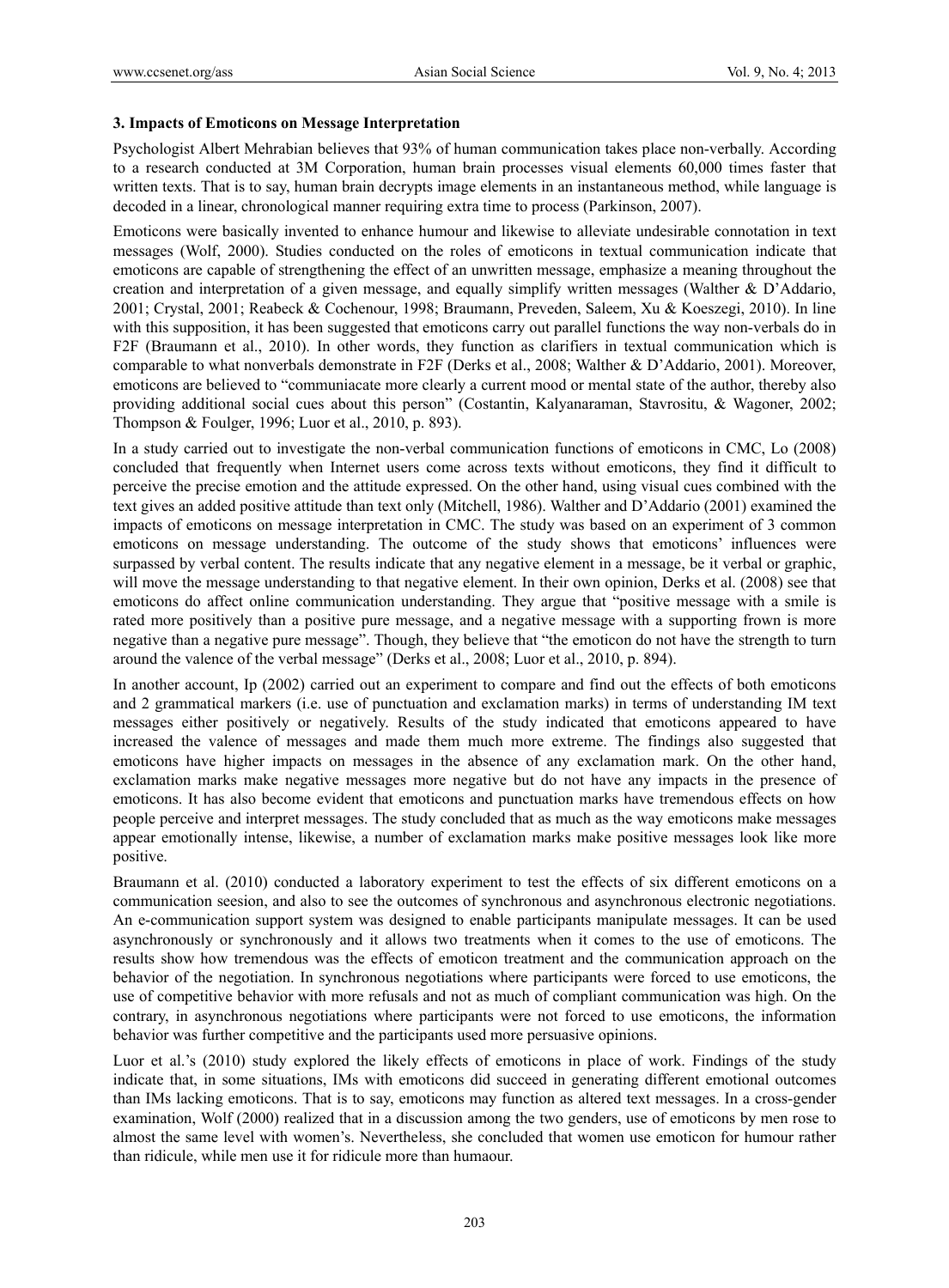#### **4. Emoticons and Computer-Mediated Communication**

Emoticons have become "widely known" and "commonly recognized among CMC users". They are regarded as "substituting for the nonverbal cues" (Luor et al., 2010, pp. 894-5). It has been posited that "computer-mediated communication (CMC) replaces some face-to-face interaction", therefore, "the nature of communication has changed" (Huang, Yen, & Zhang, 2008, p. 467). Emoticons are expected to substitute the missing human and emotional touches in electronic communication as written texts are completely "divorced from gestures, facial expressions, and prosodic features..." (Amaghlobeli, 2012, p. 348). Rezabeck and Cochenour (1998) state that "because the use of e-mail eliminates visual cues such as head nodding, facial expressions, posture, and eye contact fond in face-to-face communication, CMC users often incorporate emoticons as visual cues to augment the meaning of textual electronic messages" (pp. 201-202).

A number of research works approached the use of emoticons in CMC with different references. For example, Wei (2012) has examined the use of emoticons in Facebook. The researcher sought to understand the possibility of infusing text-based CMC on Facebook with the same level of richness and authenticity of F2F communications. She also wanted to understand how different groups use emoticons. Garrison et al. (2011) conducted an investigation to examine emoticons as conventions of Instant Messaging (IM) discourse. Likewise, Huang et al. (2008) studied emoticons with reference to IM too. A longitudinal survey was carried out by Tossell et al. (2012) in order to figure out how emoticons are used in text messages and to understand the differences among genders when it comes to frequency of usage. The linguistic components of typographic emoticons in SMS language have been investigated (Amaghlobeli, 2012).

In a research corpus that covered 258 French text messages gathered through questionnaires between 2008 and 2009, Amaghlobeli (2012) conducted a graphic analysis of emoticons contained in the text messages collected. The study was designed to investigate linguistic properties in the main three types of emoticons that are found in electronic communication, to be precise, typographic, graphic and verbal emoticons. The overall findings suggest that two main types of emoticons use have been identified, verbal and non-verbal. It also shows that "emoticons are not only paraverbal devices but also structural markers and play significant role in the formation of sentences" (p. 353).

A further survey was carried out by Huang et al. (2008) to explore the potential effects of emoticons. This time around the researchers sampled some 216 college students in Midwestern United States who use Instant Messaging (IM) and used custom-designed instrument for the study. The model applied was to look at affiliations among emoticons use, perceive usefulness, information richness, personal interaction, and enjoyment. The outcome indicates that emoticons have a direct effect on enjoyment, while enjoyment has an effect on personal interaction as well. Though students were sampled for the study, but from all indications, the results have an implication beyond the sampled population for the fact that the students would eventually join the labour force. That is to say, the outcome is of benefits to business organizations too.

A longitudinal survey has been carried out to understand the use of emoticons in text messages, differences between genders and the frequency of the usage through smartphones. Tossell et al. (2012) sampled some 21 students, from diverse academic specializations, to participate in a quasi-experimental method that uses naturalistic and longitudinal approach of data collection. Participants in the survey were required to use the iPhones provided as their primary mobile phones throughout the period of the study. Factual communication data were collected, passing through the iPhones provided for the assignment, for a period of six months. All data gathered were recorded automatically. The outcome of the survey did not show any significant use of emoticons by the participant. Only 4% of all messages contained emoticons. Gender differences in terms of usage were captured in the results. The most advantageous aspect of the results was its presentation of the complex nature of genuine computer-mediated communication processes.

The perception of emoticons as conventions was investigated by Garrison et al. (2011). The researchers attempted to examine emoticons as conventions of their own, instead of making comparison with either Standard English (SE), or written and spoken form. The corpus for the study was composed of 59 transcripts that occurred naturally during various IM sessions. These transcripts consisted of about 32,000 words collected by Christina Haas and Pamela Takayoshi for their studies in the year 2005. According to the researchers, the findings of their analyses showed that emoticons are, for the most part, conventionalized attributes as well as paralinguistic elements of IM discourse. They also stated that ever since emoticons are recognized as important semiotic units within a conversational structure, therefore, they should not be approached as "compensatory to language but as contributory to the conversation itself" (Garrison et al., 2011, p. 123).

An investigation was conducted to identify the effects of emoticons on remote communication in a decision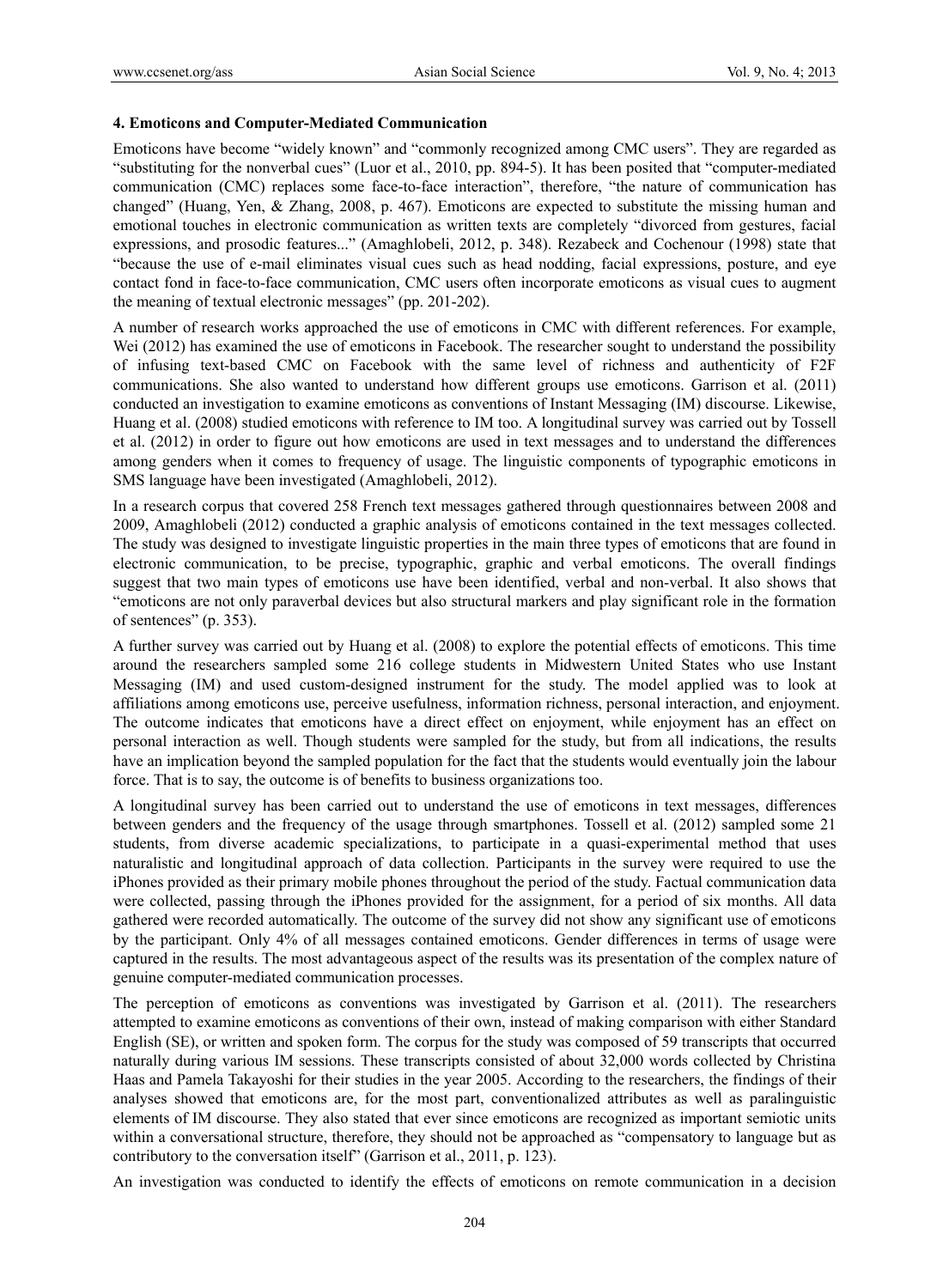making gathering. Rivera, Cooke, and Bauhs (1996) sampled twenty three participants to test measures such as conformity, user satisfaction, user frustration, etc. In a motivated session, participants were grouped into two and were to carry out two different assignments that involved a decision making procedure. The first group of twelve members had access to some emoticon buttons, while the remaining eleven did not have. The use of the buttons was discretionary. The results of the exercise showed that participants with emoticons available made use of them out of satisfaction more than those without access to the emoticons at all.

Ip (2002) assessed the effects of emoticons in Instant Messaging (IM) context. She examined to what extent emoticons influence how receivers interpret IM. The findings of the study indicated that both emoticons and punctuation marks are capable of determining how IM users understand messages. Another investigation on newsgroups was conducted by Wolf (2000). Results from the study showed remarkable differences in terms of emoticon use in respect of the two genders. Likewise, Maness's (2008) investigation signified the importance of emoticons in online discourse.

# **5. Emoticons as Linguistic Components**

Use of emoticons in CMC interactions represents a sort of shift from verbal to a more or less pictorial representation of meaning. Such linguistic features are codified in a form of pictograms or emoticons to represent, in most cases, gestures, facial expressions, and prosodic elements ever since written electronic language is short of these characteristics (Amaghlobeli, 2012). Pierozak (2003) cites in Amaghlobeli (2012) that there is comparison between graphemes of emoticons and word morphemes. He equally 'underlines the arbitrary relationship between the signifier and signified. The structure of emoticons has been defined as "pictogram-like units formed with alphagrams and topograms of distinctive significative function, and visually conditioned to the referent" (p. 350). As it is the case with other non-verbal elements emoticons are capable of supplementing a verbal context. The attributes of the graphic symbols when used in written form of communication facilitates the flow of semantic properties from the grammatical structure. Uses of emoticons are simply divided into the verbal and non-verbal. It is assumed that "non-verbal emoticons express the para-verbal or non-verbal elements". On the other hand, verbal elements are the "employed graphical pre-designed emoticons. They are animated versions of emoticons that are more sophisticated than the simple combination of keyboard software..." (Amaghlobeli, 2012, pp. 352–353).

Structurally, it is widely known that signs that express meanings through its symbolical resemblance to physical objects are pictograms. That is to say, emoticons could simply be viewed as pictograms combined with graphemes – that is the smallest segment of graphic system recognized over its function in transcribed communication (Anis, 1988). Therefore, according to Anis's (1988) categorization, emoticons are alphabetic graphemes or alphagrams; ponctuo-typographical or topograms; and logogrammatical graphemes or logograms. It is easily noticed that of all these three types, emoticons are mostly composed of alphagrams and topograms, whereby logograms are very uncommon. Graphemes of emoticons are, however, compared to word morphemes. It is also suggested that ever since graphemes of emoticons could be defined as word morphemes, it is also applicable to consider them as lexical morphemes with a complete changed connotation when they are separate (Pierozak, 2003).

Classification wise, most of typographic emoticons are grouped into "emotional-attitudinal emoticons that provide emotional information and represent facial expressions, objects, peoples, animals, action, and appearance". The other group consists of some simple images created by way of keyboard letterings and does not express non-verbal facts. In terms of usage, emoticons are capable of supplementing a verbal situation and also denote importance freely as the case with any other non-verbal mode of communication. For example, in a speech context intonation signifies the proposed meaning more than the way verbal elements do. On the other hand, emoticons can simply change the connotation of a given discourse (Amaghlobeli, 2012, pp. 350-351).

## **6. Conclusion**

Related literature reviewed so far has shown that firstly, emoticons have gradually evolved to become part of almost all forms of computer-mediated interactions. Past research studies proposed that CMC lacks non-verbal interaction cues, as a result, Internet users have adopted the use of emoticons to facilitate their communications (Lo, 2008). It is believed to be the substitute for the missing non-verbal cues in written computer-mediated discourse. The literature indicates that emoticons serve as socio-emotional providers in CMC context. Wei (2012) assumes that in the present day the emoticons are not just static depictions of facial expressions nonetheless also graphical and animated representations of various elements.

Secondly, various research works have studied emoticons from different dimensions. In a psychological approach, for example, the focus was on emotion and the role played by emoticons in understanding messages.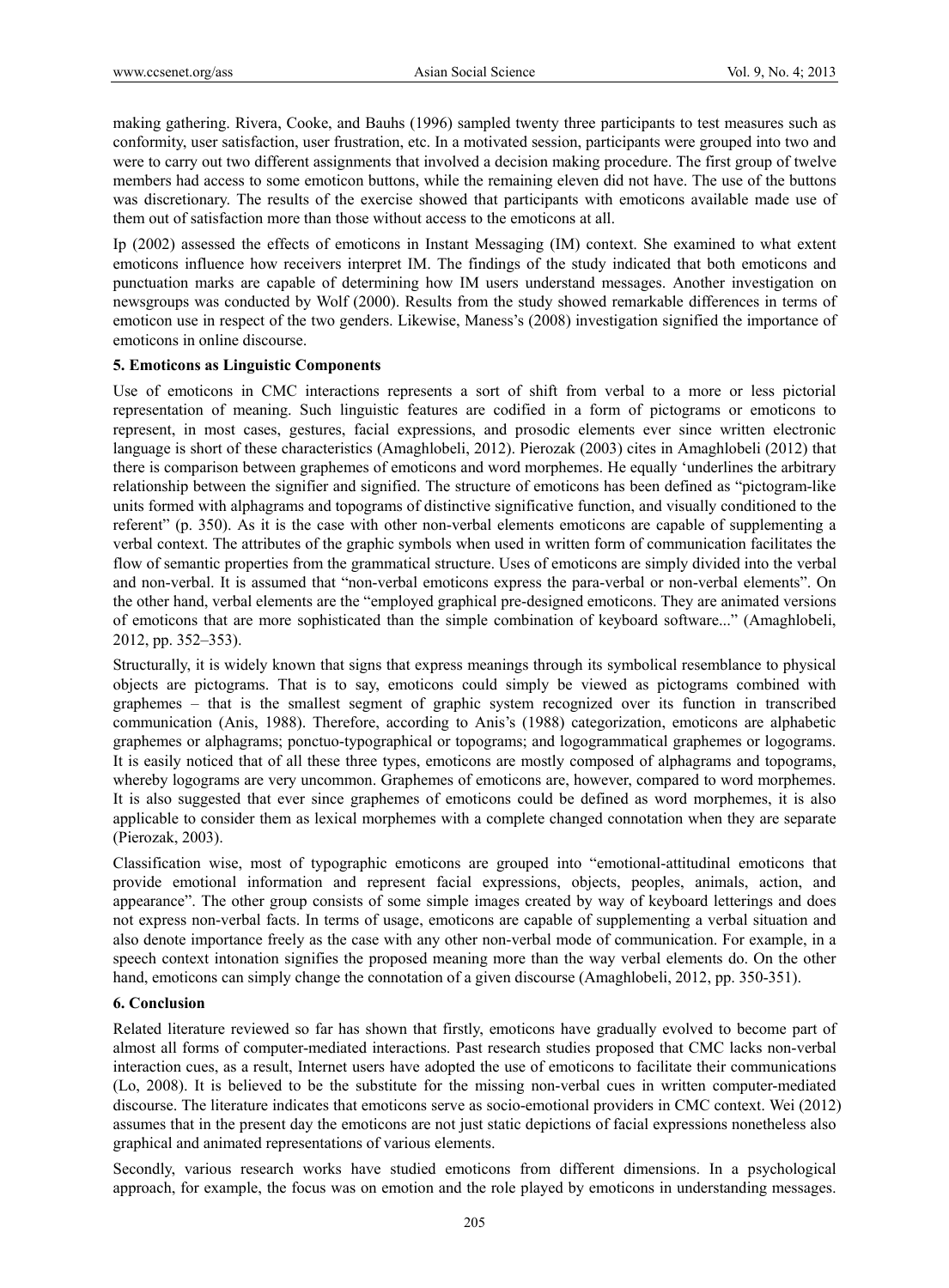Linguistically, studies have examined emoticons with reference to speaking – writing parameter, semantic and syntactic explanation, functional classification and visual aspects. More than just being paralanguage of the Internet as they were described by Marvin (1995), graphemes of the emoticons were compared to word morphemes with distinctive significative function (Pierozak, 2003). That is to say, they can become morpheme-like units, as the case with word morphemes, there could be a derivation, inflection, or abbreviation, but not unbound. Moreover, a pedagogical investigation has even proposed the working out of an emoticon-based universal language and the possible introduction of such a language into the educational system.

#### **References**

- Amaghlobeli, N. (2012). Linguistic features of typographic emoticons in SMS discourse. *Theory and Practice in Language Studies, 2*(2), 348-354. http://dx.doi.org/10.4304/tpls.2.2.348-354
- Anis, J. (1988). L'écriture: théories et déscriptions. Avec la coll. de J.-L. Chiss et C. Puech, Bruxelles: De Boeck Université-Wesmael (coll. « Prisme »).
- Argyle, M. (1988). *Bodily communication*. London: Methuen.
- Asteroff, J. F. (1987). *Paralanguage in electronic mail: A case study*. (Unpublished doctoral dissertation). Columbia University, New York.
- Bódi, Z., & Veszelszki, A. (2006). Emoticons [Emotikonok. Érzelemkifejezés az internetes Kommunikációban]. Magyar Szemiotikai Társaság, Budapest.
- Braumann, E., Preveden, O., Saleem, S., Xu, Y., & Koeszegi, S. T. (2010). The effect of emoticons in synchronous and asynchronous e-negotiations. Proceedings of the  $11<sup>th</sup>$  Group Decision & Negotiation Conference (GDN 2010), 113-115. Delft, The Netherlands, University of Nebraska, Omaha.
- Bunz, U., & Campbell, W. S. (2004). Politeness accommodation in electronic mail. *Communication Research Reports, 21*(1), 11-25. http://dx.doi.org/10.1080/08824090409359963
- Constantin, C., Kalyanaraman, S., Stavrositu, C., & Wagoner, N. (2002, August). *To be or not to be emotional: Impression formation effects of emoticons in moderated chatrooms*. Paper presented at the Communication Technology and Policy Division at the  $85<sup>th</sup>$  Annual Convention of the Association for Eduacation in Journalism and Mass Communication (AEJMC), Miami, Florida. Retrieved from http://www.psu.edu/medialab/research/AEJMC.htm
- Danesi, M. (2009). *Dictionary of media and communications*. New York & London: M. E. Sharpe, Inc.
- Danet, B., Ruedenberg-Wright, L., & Rosenbaum-Tamari, Y. (1997). "HMMM… WHERE'S THAT SMOKE COMING FROM?" Writing, play, and performance on Internet Relay Chat. *Journal of Computer-Mediated Communication, 2*(4). Retrieved from http://www.ascusc.org/jcmc/vo12/issue4/danet.html
- Derks, D., Bos, A. E. R., & Von Grumbkow, J. (2007). Emoticons and social interaction on the Internet: The importance of social context. *Computers in Human Behavior, 23,* 842-849. http://dx.doi.org/10.1016/j.chb.2004.11.013
- Derks, D., Fischer, A. H., & Bos, A. E. (2008). The role of emoticon in computer-mediated communication: A review. *Computers in Human Behavior, 24*, 766-785. http://dx.doi.org/10.1016/j.chb.2007.04.004
- Gajadhar, J., & Green, J. (2005). The importance of nonverbal elements in online chat. *Educause Quarterly*, 63-64.
- Garrison, A., Remley, D., Thomas, P., & Wierszewski, E. (2011). Conventional faces: Emoticons in instant messaging discourse. *Computers and Composition, 28*, 112-125. http://dx.doi.org/10.1016/j.compcom.2011.04.001
- Godin, S. (1993). *The smiley dictionary*. Berkeley, CA: Peachpit.
- Herring, S. (2001). Computer-mediated discourse. In D. Schiffrin, D. Tannen, & H. Hamilton (Eds.), *The handbook of discourse analysis* (pp. 612-634). Oxford: Blackwell Publishers.
- Huang, A. H., Yen, D. C., & Zhang, X. (2008). Exploring the potential effects of emoticons. *Information & Management, 45*, 466-473. http://dx.doi.org/10.1016/j.im.2008.07.001
- Innocent, T. (2001). The language of iconica. *Leonardo, 34*(3), 255. http://dx.doi.org/10.1162/002409401750287038
- Ip, A. (2002). *The impact of emoticons on affect interpretation in Instant Messaging.* Retrieved from http://amysmile.com/pastprj/emoticon\_paper.pdf